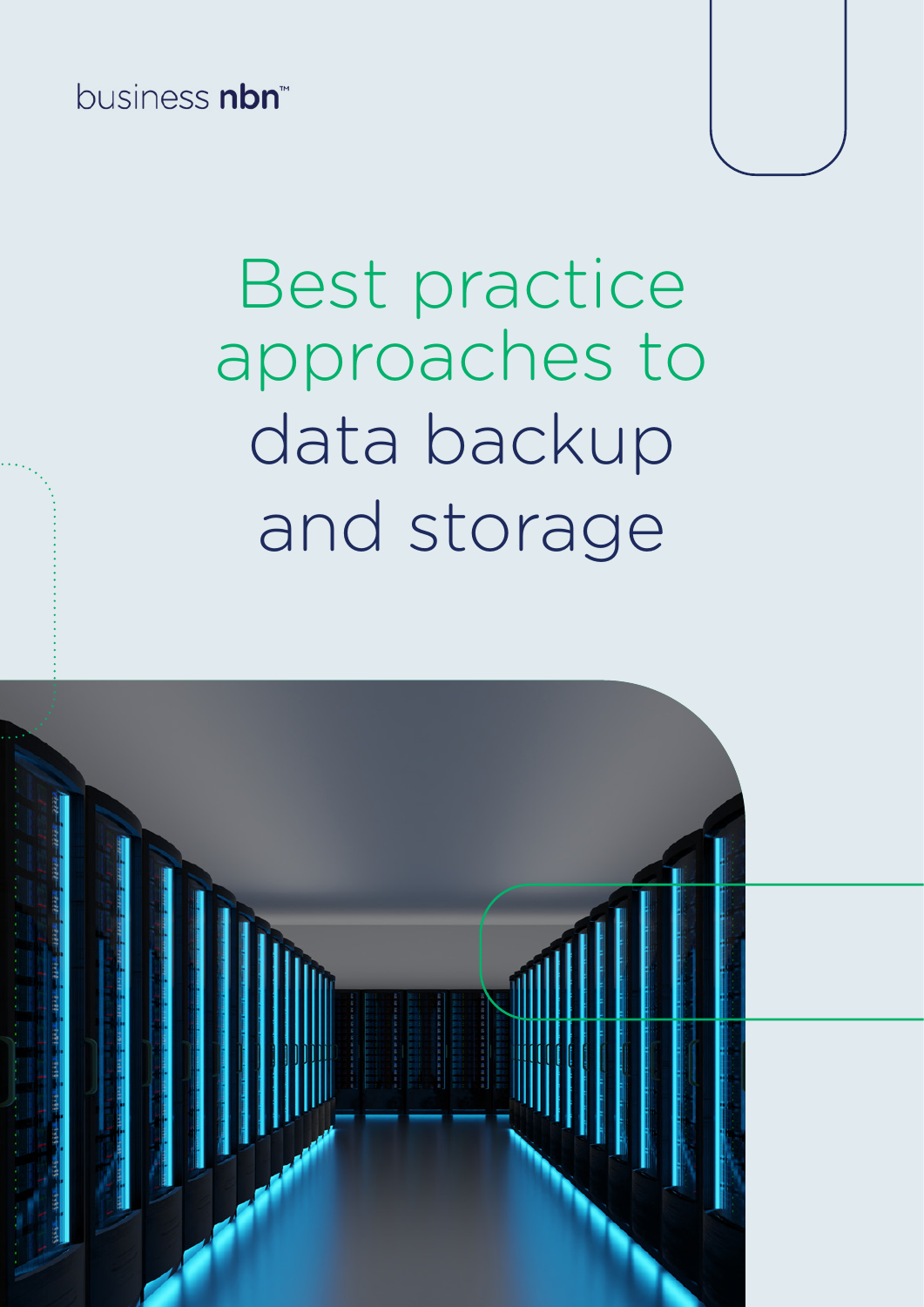## A precious resource

These days, almost every business is a digital one. Keeping organisational data safe and accessible, as well as qualityassured, is mission-critical, and network design and set up is an important step in enabling any backup and recovery strategy.

Digital transformation efforts both require and produce a staggering amount of data, making it an extremely valuable asset that can help businesses create and maintain a sustainable competitive advantage.

However, this also means there is a lot at stake for organisations in the event of a data loss or breach.<sup>1</sup> Replacing records or reparations can be costly and time consuming, and lead to longlasting reputational damage and legal ramifications. Investing in data protection strategies now is a proactive step businesses can take to help decrease the chance of an incident occurring.

Organisations looking to accelerate their digital transformation in the months and years ahead should consider how they can leverage their network solution to prevent a loss and support their data demands.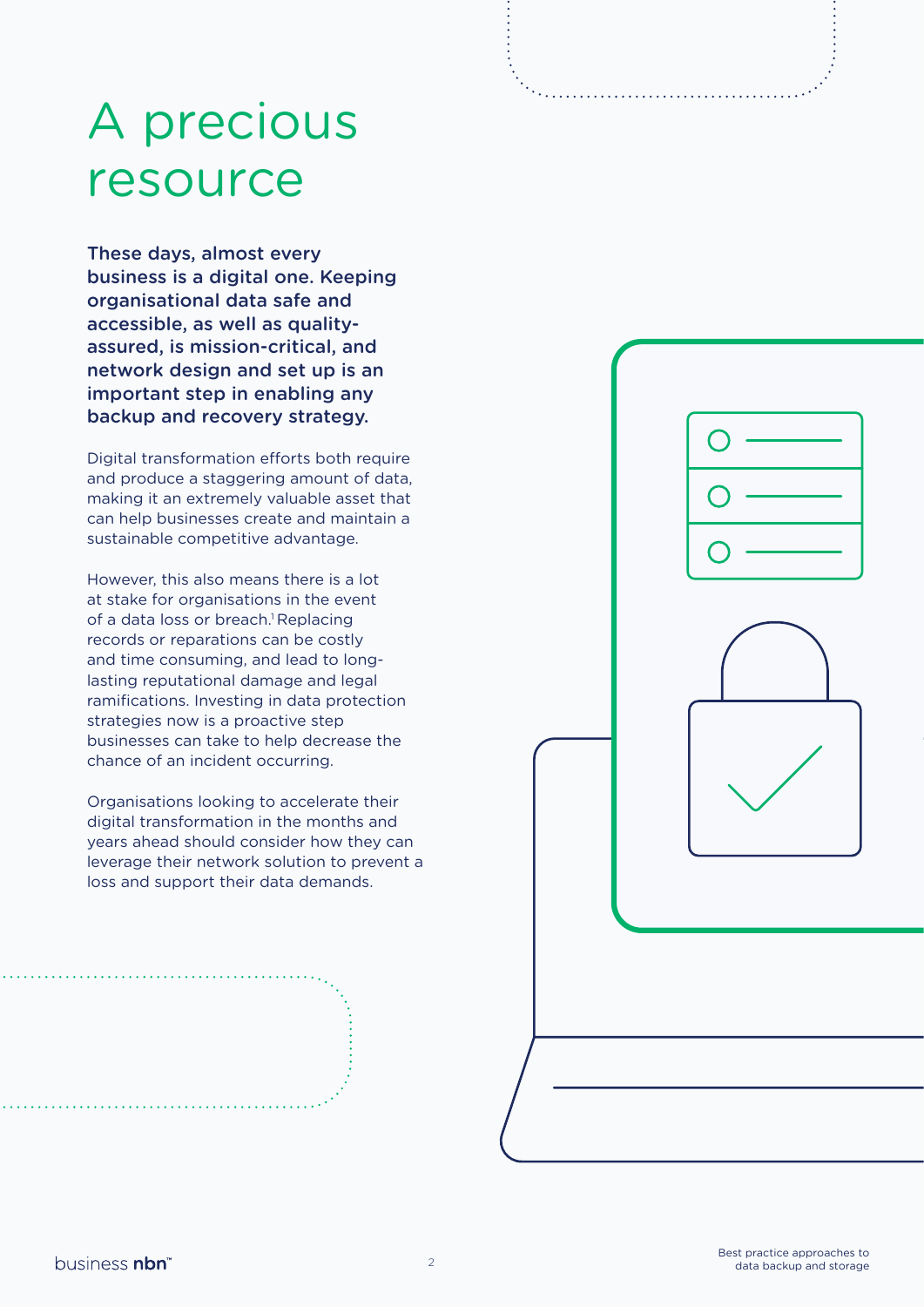### Data backup and storage – what's the difference?

Data backup and storage, while complementary, are not the same thing, and need to be approached differently.

In simple terms, data backup is a snapshot of organisational data saved in the event of loss or damage. The backup allows for fast restoration of data to continue business operations, although it might not be as current as data produced up to the time of a loss<sup>2</sup>

Data storage is where data is held for dayto-day access for business applications and operations. These days, this activity is often cloud-based, with access provided from anywhere through a variety of devices.<sup>3</sup>

In order to make sure that data backup and storage strategies fit with the organisation's unique needs, it's important to align efforts back to business priorities and resources. Important considerations might be industry-specific sensitivities around client or customer records, currently available resources, data needs that are critical to business functions, future plans for business growth, and changes to modes and methods of work.

Where data is stored and how frequently data is backed up are key questions, along with network choice to support large data transfers into and out of the organisation.

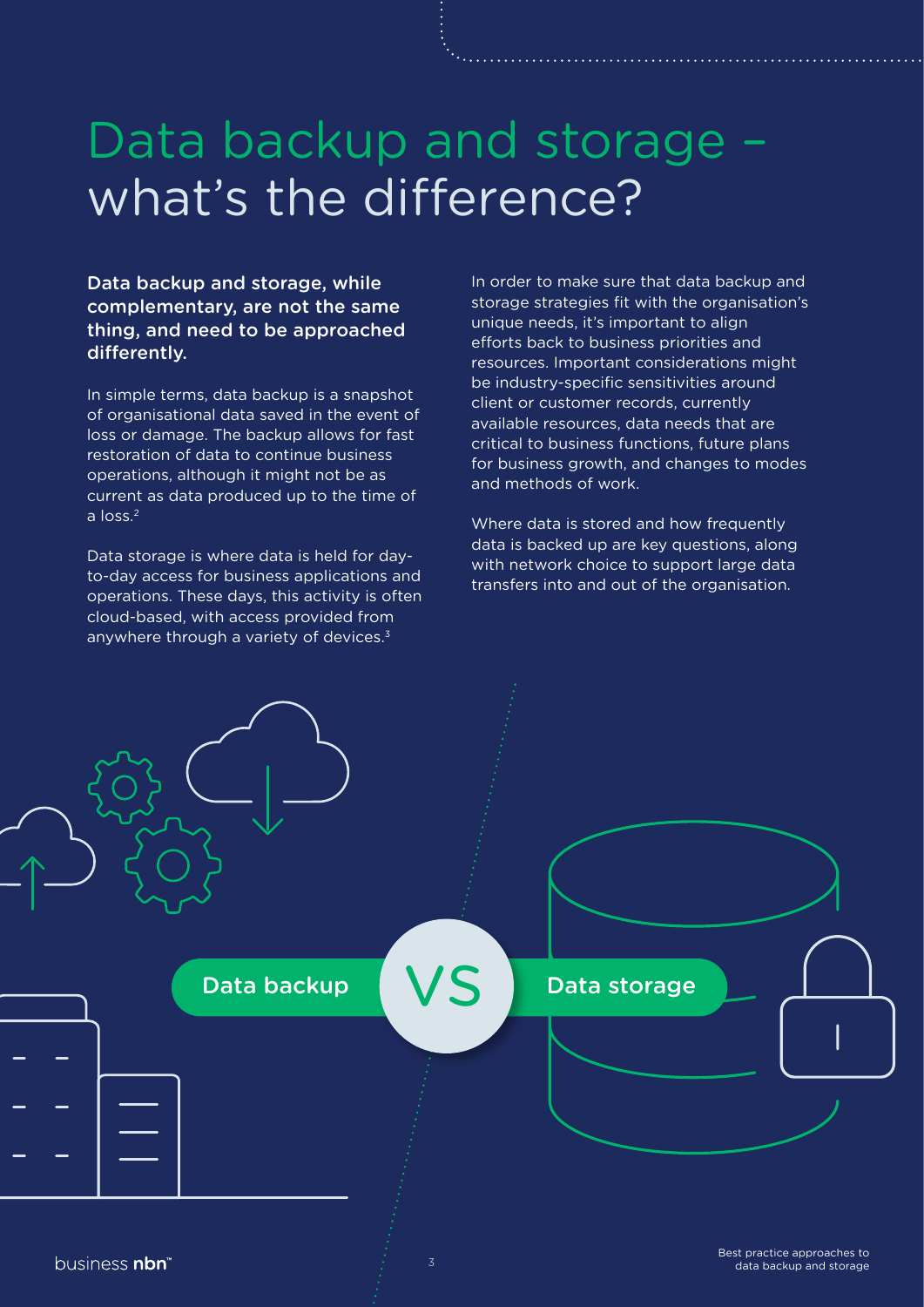## Data factors at play

Data continuity concerns have long driven the need for a strategic approach to data backup and storage. But the answer for how to best execute a strategy can be complex due to a variety of issues.

Key factors businesses may want to consider include:



#### **Exponential** 1 Exponential (2

Data is a commodity that can influence strategic and operational business decisions, including customer retention, business performance, and service and product development.4 Capturing more data and retaining it for longer periods of time supports these functions, resulting in huge data lakes and increased demand for backup and storage solutions to cope with this rising tide.



 $\mathbf{o}$ 

#### Complex technology environments

Distributed systems and applications hosted on-premises and in the cloud, along with different types of data storage systems, place higher demands on IT teams to maintain backup and storage quality.

3

 $\overline{O}$ 

#### Alignment between resources and outcomes

It is crucial to match resources to needs and business outcomes. Decisions should be based around internal capability (IT infrastructure, expert staff) or reliance on outsourcing with cloud-based backup and storage.

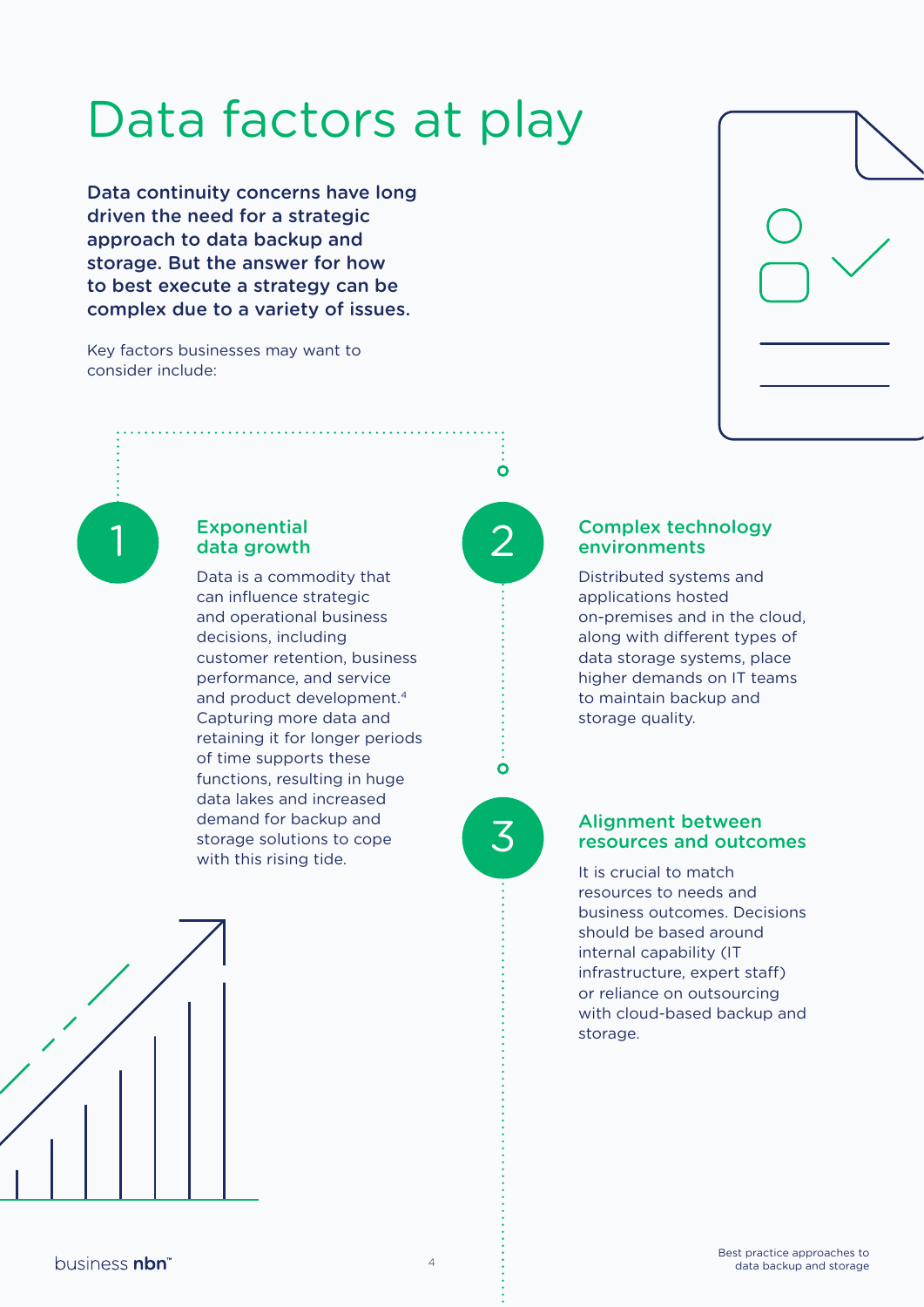

 $\boldsymbol{\varDelta}$ 

Ò

#### Consequences of poor backup and storage practices

Lost or stolen data represents an unacceptable risk for most digital organisations.<sup>5</sup> The more data you're moving, the greater demands this puts on your network. Increasing the speed of your network, and leveraging features such as committed information rates to prioritise data backup application, can help reduce interruptions to the backup activity, or the impact it has on other activity occurring at the same time.



Onsite vs offsite data backup and storage

The more important data is to an organisation, the more important it is to consider where it is kept. Keep it close (onsite) and you need resources to manage it. Keep it offsite, and you need to think about possible interruptions to data transfer in and out of the organisation, as well as the potential impact on network performance from moving large amounts of data around during high-traffic times.

6

 $\cdot$   $\Omega$ 

#### **Productivity**

Fast access to business applications and data is critical for maximum organisational productivity. When data needs to be downloaded and uploaded for use and sharing, smooth and fast access is dependent on network configuration and capacity.



5

 $\overline{O}$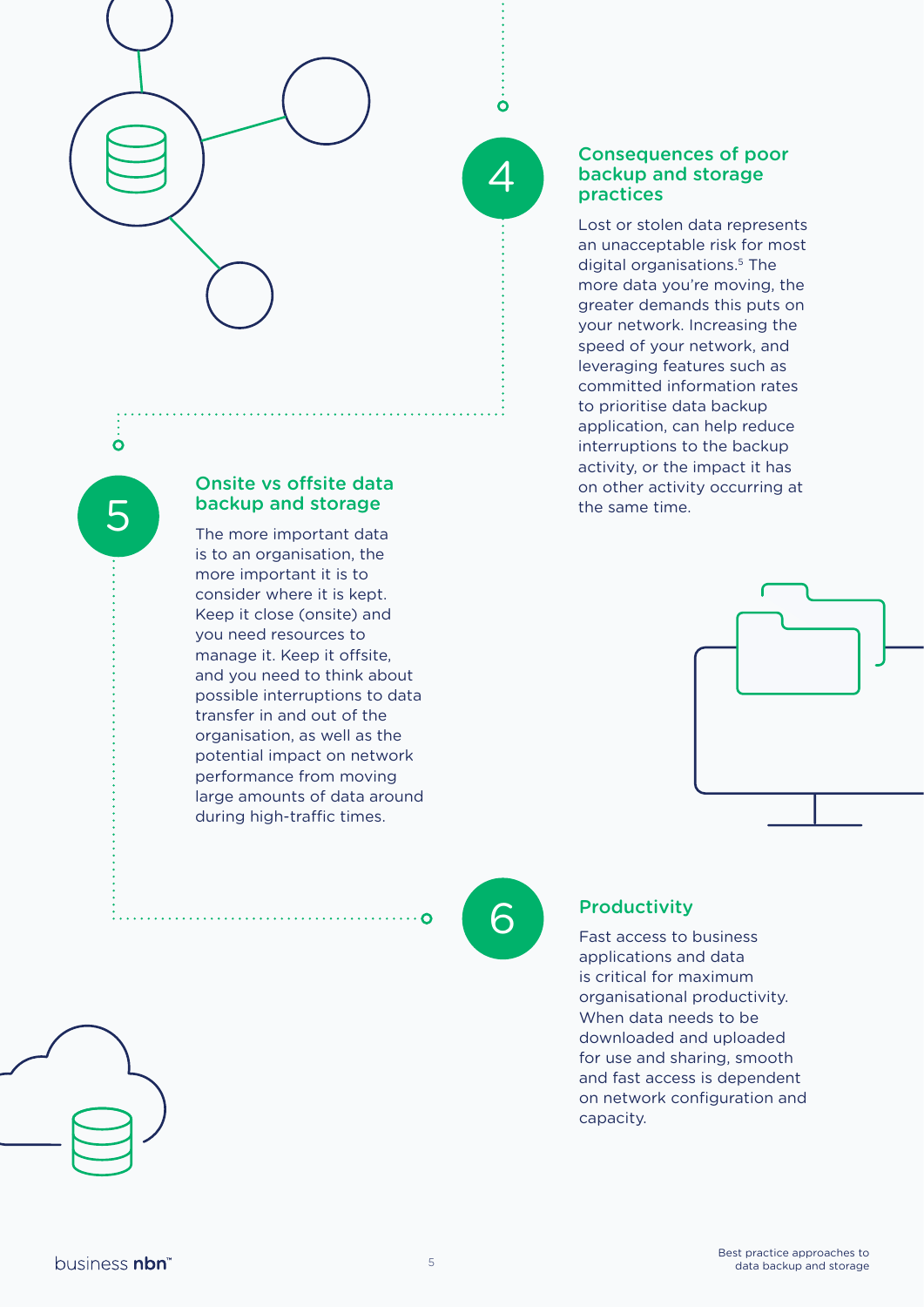## Networking considerations

Moving masses of data around places pressure on the business network, requiring organisations to align network configuration and capacity with backup and storage plans.

Well-articulated data backup and storage practices can provide a sense of security for businesses. The process needs to be seamless and regular, with fast restoration in the event of a disaster or catastrophic data loss.

Accounting for what happens at the network level can help ensure a smoother transfer process.



#### Key network considerations for data backup and storage:

**Traffic:** Transferring data can have an impact on other network activities, and vice versa. Depending on when backups happen and the duration, business activities like video calls or cloud uploads can be impacted by congestion. Business-grade network features, such as prioritised data, can help reduce the impact the transfer has on other network activity by routing certain data applications to specified data paths that are separate from other activity.

**Access:** Digital organisations often rely on cloud-based applications and data hosting for quality and efficiency, with the caveat that onsite and remote teams have seamless access to maximise productivity.

**Bottlenecks:** The quality of the network solution is only as good as its weakest link. Consider geography, peak data usage times and remote access in designing the most appropriate network solution.

**Speed:** Download speed is important for accessing data, but transferring large amounts of data can put additional pressure on your network configuration. Most residential plans on the  $nbn^{m}$  network are designed for a higher level of download data compared to upload data. Transferring large volumes of data digitally increases the upload requirements for your business, and higher upload speeds can help.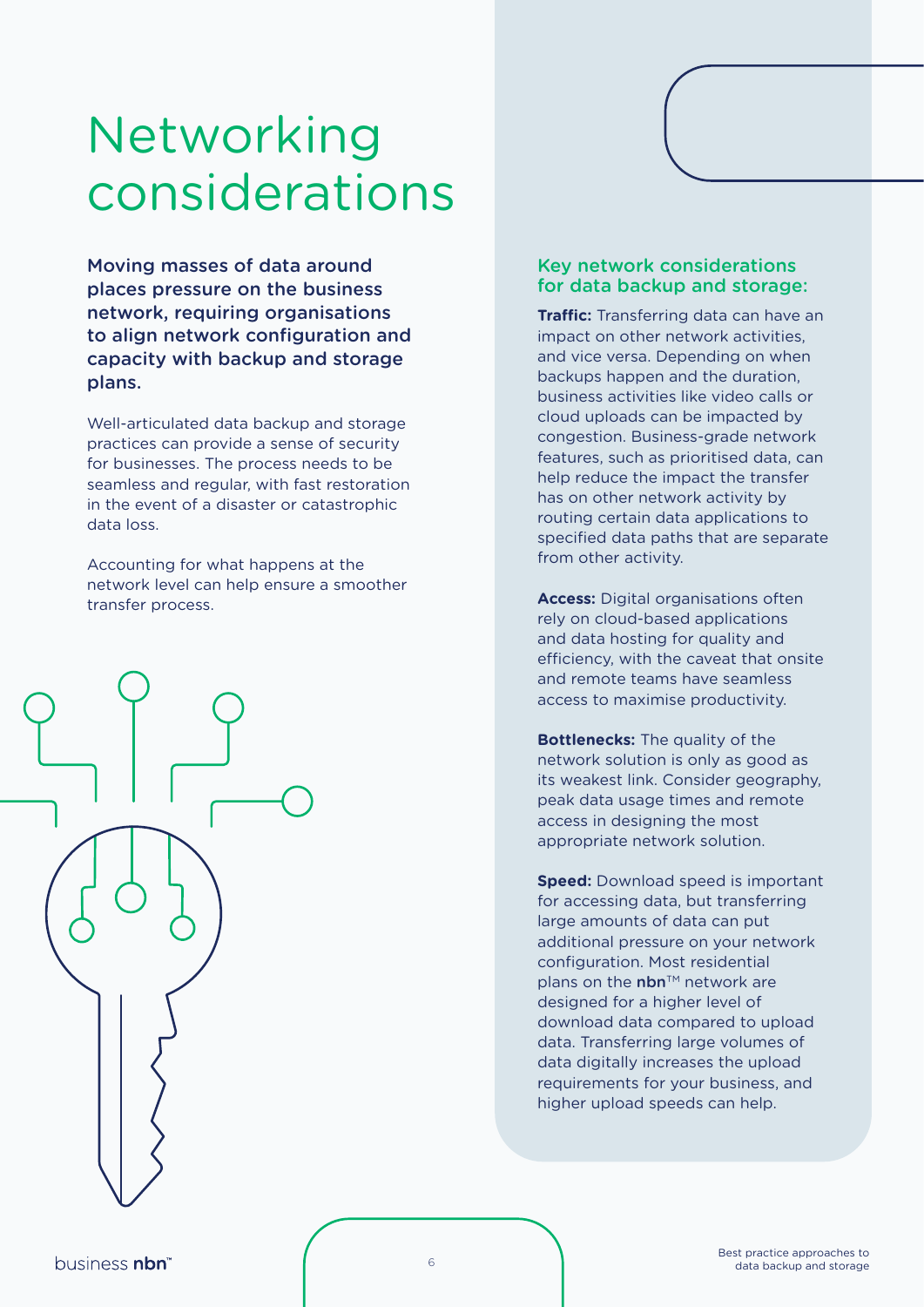## Key questions for building a strategy: 5,6

#### Onsite or offsite storage?

There are pros and cons to backing up and storing data onsite or offsite, but the 3-2-1 Rule states that businesses should consider a mix of mediums and locations to help ensure that one event doesn't affect all data copies.

#### What is the right backup frequency?

Large amounts of data backed up offsite can place a significant burden on the business network. Volume of data produced, data importance and peak usage requirements might require out-of-hours automated backups for efficiency.

#### Are there trade-offs?

Data sensitivity, backup frequency and internal resources require decisions and trade-offs to be made when formulating the right approach.

#### What resources and tools are needed?

Access to expertise and infrastructure is critical and can be sourced internally or outsourced. This decision can be driven by the importance and sensitivity of business data.

#### Is there network strategy alignment?

Understanding the volume of data, traffic patterns, cost of bandwidth and speed helps align the network solution to data backup and **1** Offsite storage:<br>storage strategy.

The  $3-2-1$  Rule<sup>6</sup>



#### Data copies:

the original + two backups

### Types of storage:

can include hard drives and the cloud



1

 $2^{\degree}$ 

3

at least one data copy should be offsite or in a remote location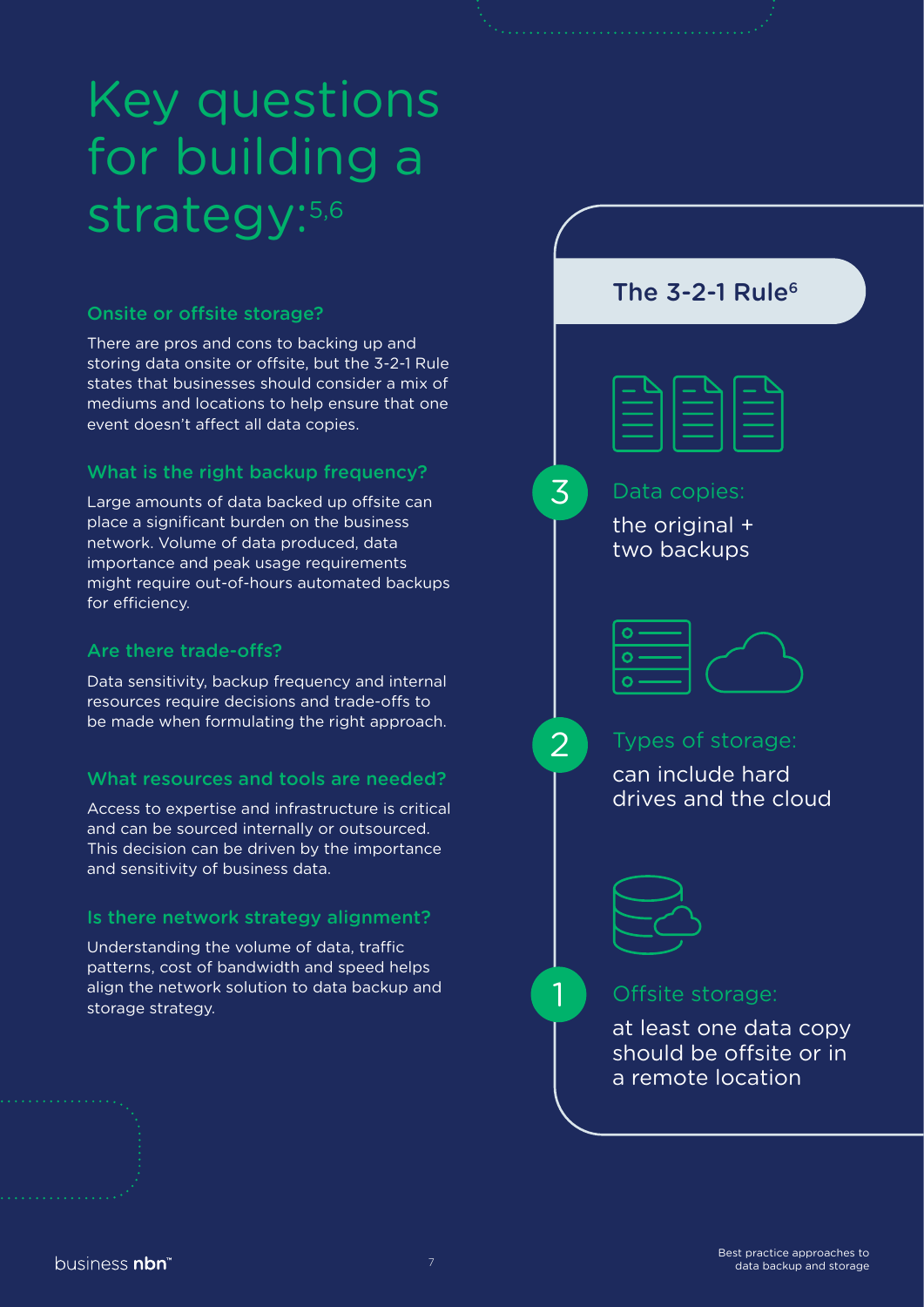### Network choice matters

Backup and storage provide a sense of security for businesses, and the process needs to be seamless and regular, with fast restoration in the event of a disaster or catastrophic data loss.

Ensuring continuous business operations in the face of unexpected events that cause data loss is critical to creating long-term resilience and protecting data as a valuable business asset.

Underpinning a successful digital organisation and an effective data backup and storage strategy is the right choice of network.

The nbn<sup> $TM$ </sup> network serves as a digital backbone that can support businesses of all sizes as they develop a best-fit data backup and storage strategy to meet their current and future needs. business  $nbn^{m}$ offers wholesale network features to meet the unique needs of businesses across Australia, including:

#### Bandwidth and capacity

Many service provider plans powered by business nbn™ include performance targets to help minimise disruptions, providing more predictability for backups and access to stored data.

#### **Symmetry**

Symmetrical download and upload speeds help reduce variation, drop-outs or interruptions for application and data access and data backup.

#### Data prioritisation

Committed information rates may be offered under certain plans to prioritise business data (such as backup) on the  $n$ bn<sup>™</sup> network to reduce the chance of disruption.

As data continues to drive digital transformation efforts for businesses of all sizes, effectively managing and protecting this resource will become mission-critical.

business nbn™ wholesale plans offered by a range of service providers can help businesses create a network that is tailored to their specific needs, helping businesses to stay connected to critical business data and potentially making it easier to mitigate a catastrophic data loss event.